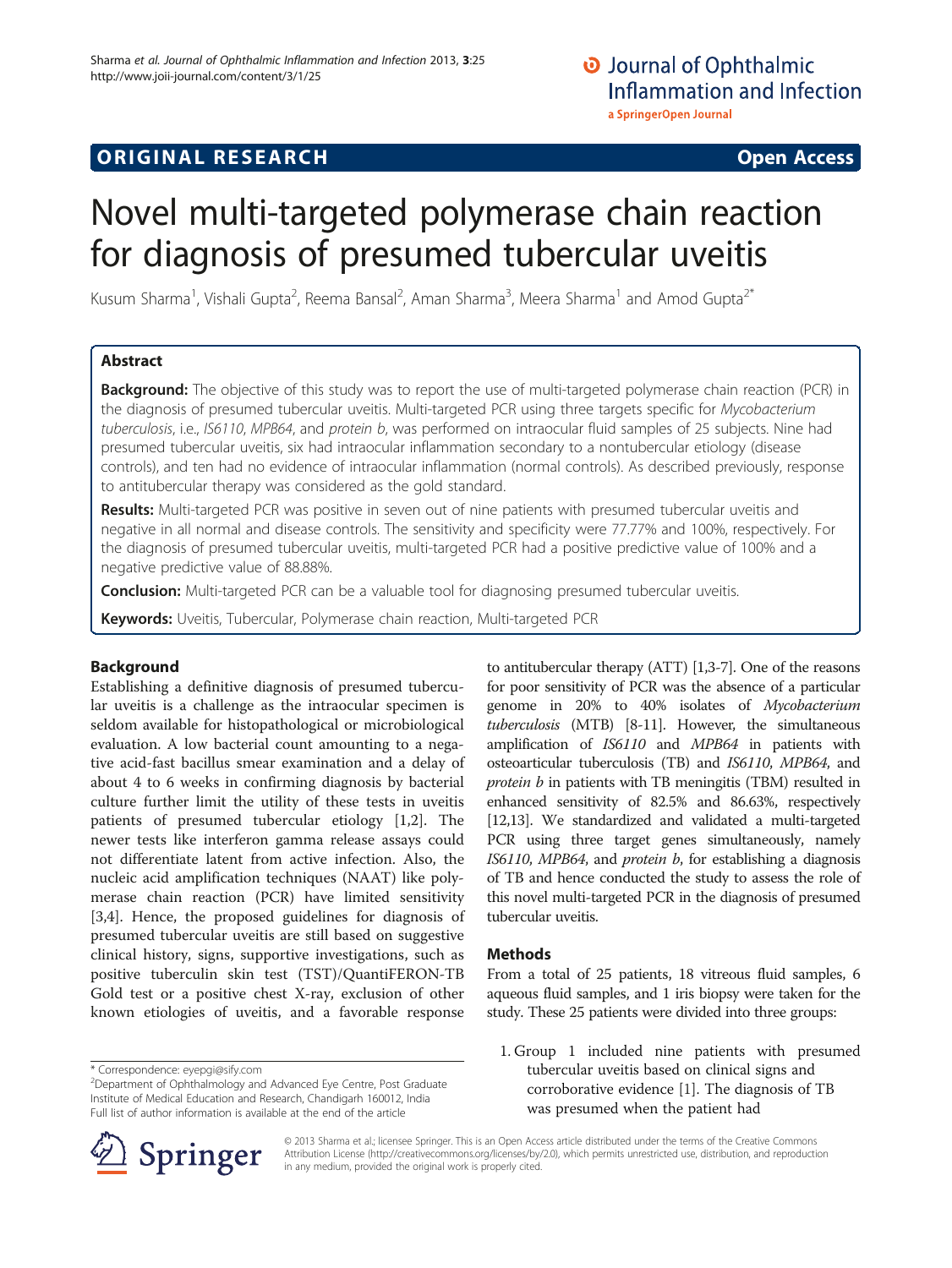- (a) Signs of active uveitis such as cells/flare in the anterior chamber, with or without granulomatous keratic precipitates or iris nodules, iris granuloma, vitreous cells, snowballs, snowbanking, retinal vasculitis with/without perivascular choroiditis scars with/without vitreous hemorrhage or tractional retinal detachment, serpiginous-like choroiditis, choroidal granuloma, or neuroretinitis.
- (b)A positive TST according to the CDC recommendations [\[29\]](#page-6-0) (TST, 10 mm induration or more at 48 to 72 h) or QuantiFERON-TB Gold test, or a positive chest X-ray.
- (c) All known causes of infectious uveitis or known noninfectious uveitis syndromes ruled out. Patients already receiving ATT prior to initiating our study were excluded.
- 2. Group 2 included six patients with evidence of intraocular inflammation. These served as positive disease controls and had the following inclusion criteria:
	- (a) Evidence of active inflammation in the anterior and/or posterior segment.
	- (b) A documented negative TST (less than 10 mm of induration) at 48 to 72 h and/or negative QuantiFERON-TB Gold test, and a negative chest X-ray for TB.
	- (c) No evidence of extraocular manifestation of TB.
	- (d) Never received ATT.
- 3. Group 3 included ten patients without any evidence of inflammation in the eye who underwent intraocular surgery for noninflammatory ocular conditions such as cataract surgery or vitreous surgery for retinal detachment, macular hole, etc. This group served as the normal controls. No additional tests were done for this group of patients.

Depending upon the severity of intraocular inflammation in the anterior or posterior segment in groups 1 and 2, aqueous or vitreous fluid samples were obtained for the PCR analysis. In group 3, aqueous or vitreous samples were collected depending upon the intraocular surgery being performed (cataract or vitreous surgery). Hence, of nine patients in group 1, aqueous sample was collected from one patient (chronic anterior uveitis with complicated cataract), vitreous from seven (serpiginous-like choroiditis with scleritis (one), retinal vasculitis (three), choroidal granuloma (one), panuveitis (one), intermediate uveitis (one)), and iris biopsy from one patient (iris granuloma). In group 2, all six patients underwent vitreous fluid sample analysis. In group 3, aqueous and vitreous fluid

samples were obtained from five patients each. All samples were subjected to MPCR.

Group 1 patients underwent baseline uveitis investigations that included TST and/or QFT-TB Gold test, chest X-ray, hemogram, erythrocyte sedimentation rate, and Treponema pallidum hemagglutination (TPHA) test. When required, as after a negative response to ATT, patient no. 8 (recalcitrant panuveitis with rhegmatogenous retinal detachment) underwent pars plana vitrectomy with internal tamponade. No additional laboratory tests were done. Patient no. 9, after a failed response to ATT and corticosteroids, underwent brain MRI on clinically suspecting primary intraocular lymphoma (PIOL), followed by a chorioretinal biopsy for cytological examination that confirmed the diagnosis of PIOL. In group 2 patients, the investigations were ordered as follows: TST, chest X-ray, and TPHA test in intermediate uveitis (one), which were negative; smear and culture examination of the vitreous sample in postoperative (one) and posttraumatic (one) endophthalmitis; smear and culture evaluation of vitreous, blood, and urine samples in presumed endogenous endophthalmitis (one); and serology for Toxoplasma antibodies in toxoplasmic retinochoroiditis (one). The remaining patient with phacoantigenic uveitis did not require investigations specific to uveitis.

Patients in group 3 were included only to serve as normal (disease-free) controls. These patients underwent a detailed ocular examination as a routine protocol prior to surgery. Since there was no evidence of any intraocular inflammation, uveitis-related investigations were not considered in these patients. All patients in group 1 were reviewed by a consultant internist. None in groups 2 and 3 required his consultation.

Prior to enrolment, all patients had undergone a detailed ocular examination including best-corrected visual acuity, intraocular pressure, and slit lamp biomicroscopy. Ancillary tests like fundus photography, fundus fluorescein angiography, spectral domain optical coherence tomography, and ultrasound B scan were performed as and when required. Systemic evaluation was done by a consultant internist (AS) with special interest in systemic inflammatory diseases. This study has been approved by the Institute Ethics Committee.

#### Collection of samples

An informed consent was taken from all the study participants. The vitreous humor, aqueous fluid, and/or iris biopsy were collected from the eye with active uveitis (groups 1 and 2) under strict aseptic precautions and transferred to the laboratory immediately.

#### Extraction of DNA and running samples for PCR

DNA was extracted from the samples using DNeasy Tissue Kit (QIAGEN, Hilden, Germany) according to the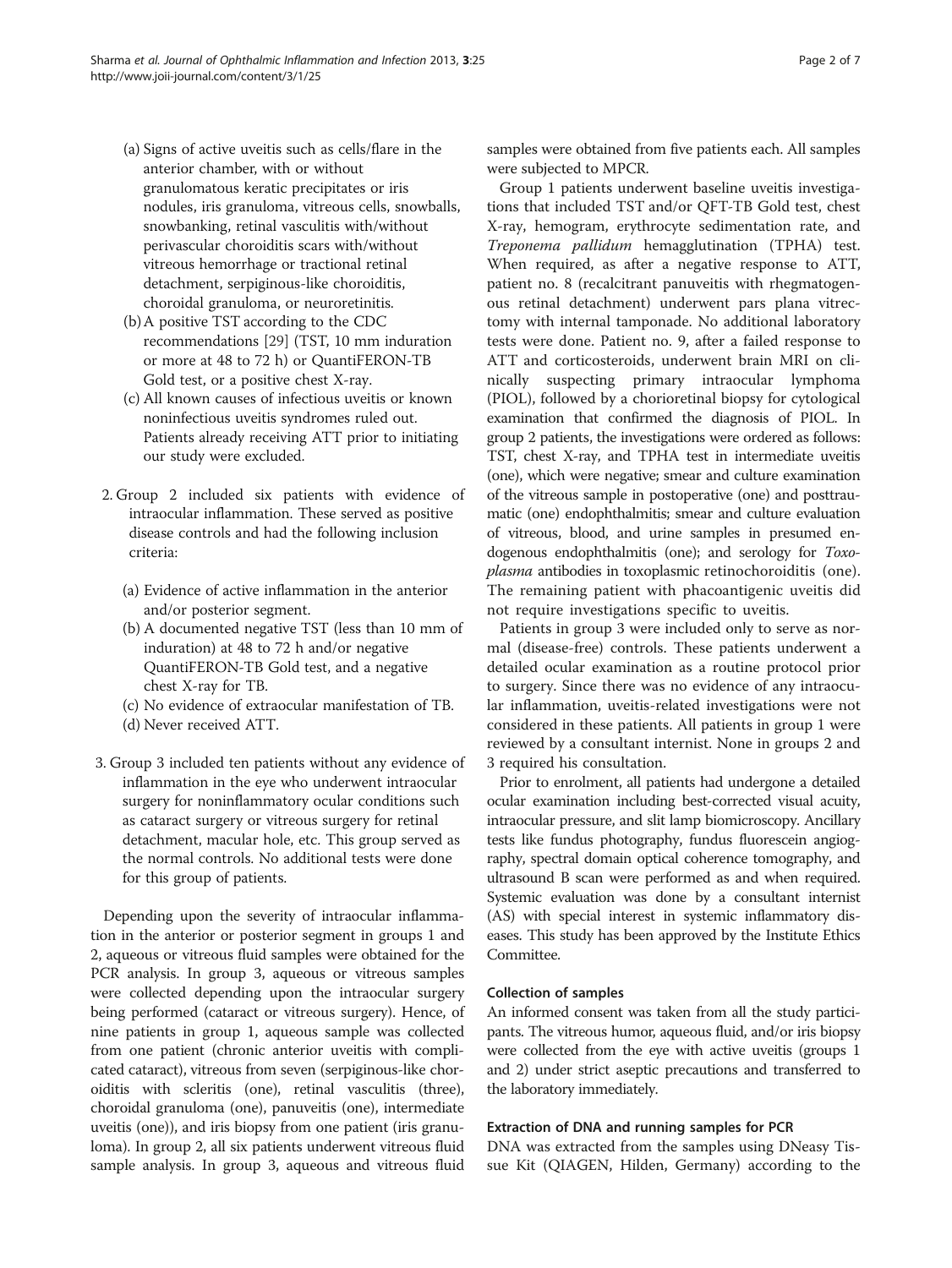manufacturer's instructions. The extracted DNA specimens were stored at −20°C until used.

#### Multi-targeted PCR

Multi-targeted PCR was carried out as described previously [\[12](#page-6-0)]. To check the internal reproducibility of the test, it was repeated three times and put up by two people independently. In each independent mutitargeted PCR assay, test results were compared with the results for one positive and one negative control. The positive control included the DNA of H37Rv, and the negative control included PCR-grade water. Identification of MTB was done using a specific pair of primers designed to amplify IS6110, protein antigen b, and MPB64 in the MTB complex, and the expected band size was 123 bp for IS6110, 419 bp for *protein b*, and 240 bp for *MPB64*. The sequences of primers used for protein b PCR were Pab f and Pab r: 5- ACC ACC GAG CGG TTC GCC TGA-3 and 5-GAT CTG CGG GTC GTC CCA GGT-3, respectively. Primers used for IS6110 were IS1: CCTGCGAGCGTAGGCGT-30 and IS2: 5-CTCGTCCAGCG CCGCTTCGG-3. Primers used for MPB64 were MPB1: 5-TCC GCT GCC AGT CGT CTT CC-30 and MPB2: 50-GTC CTC GCG AGT CTA GGC CA-3. The following components were added to the Eppendorf tube (for a 50-μl reaction): PCR buffer (10X), dNTPs (Mix,10 mM), primer IS1 (10 pm/μl), IS2 (10 pm/μl), P1 (10 pm/μl), P2 (10 pm/μl), MPB1 (10 pm/ μl), MPB2 (10 pm/μl), Taq polymerase (5 U/μl), DNA template, and water. DNA amplification was performed for 40 cycles following an initial denaturation step at 94°C for 5 min in a thermocycler using the following program: denaturation at 94°C for 1 min, annealing at 65°C for 1.5 min, extension at 72°C for 1.5 min, and final extension at 72°C for 10 min.

The amplified product was stored at 4°C until detection on 1.5% agarose gel stained with ethidium bromide. The stained gel was examined under UV light to look for bands 123 bp for IS6110, 419 bp for protein b, and 240 bp for MPB64 using a molecular weight marker of 100-bp ladder. The samples showing the presence of these bands under ultraviolet transillumination were considered positive.

#### Specificity and sensitivity of the MPCR assay

In agreement with Eisenach et al. [\[30\]](#page-6-0), muti-targeted PCR was highly specific for MTB in a preliminary study. No amplification product was produced with other Mycobacterium species, such as M. avium, M. fortuitum, or M. kansasii (data not shown). Sensitivity was estimated by serial dilutions of MTB DNA. The MPCR detected 10 fg, which is equivalent to two mycobacterial genomes.

#### Multi-targeted PCR quality control

To avoid contamination during DNA extraction and amplification, strict precautions were taken, including separate areas for DNA extraction, reagent preparation, amplification and product detection, and regular meticulous cleaning of surfaces with 10% hypochlorite. In addition, all the reagents were aliquoted upon arrival in the laboratory. Positive and negative controls were included with each set of reaction. The positive control was DNA extracted from H37RV, whereas the negative control was PCR-grade water. To demonstrate the presence of inhibitors in multi-targeted PCR, all negative samples were spiked with positive control DNA, and no inhibitors were detected on spiked samples as all were positive with spiked DNA.

#### Statistical methods

The sensitivity, specificity, positive predictive value, and negative predictive value were calculated using standard formulae as follows (positive test:  $a =$  disease,  $b =$  no disease; negative test:  $c =$  disease,  $d =$  no disease):

- Sensitivity =  $a / (a + c)$ .
- Specificity =  $d / (b + d)$ .
- Positive predictive value =  $a / (a + b)$ .
- Negative predictive value =  $d / (c + d)$ .

#### Results

Group 1 comprised of nine patients with six males and three females. The mean age was  $42.5 \pm 9.8$  years (range 30 to 50 years). Group 2 (six positive controls) had five males and one female. The mean age was  $42 \pm 20.8$  years (range 4 to 60 years). Group 3 (ten negative controls) had five males and five females. The mean age was 47.9  $± 19.8$  years (range 5 to 70 years).

The clinical diagnosis in group 1 included vasculitis with or without vitreous hemorrhage/tractional retinal detachment (three), panuveitis (one), serpiginous-like choroiditis (one), choroidal granuloma (one), intermediate uveitis (one), chronic anterior uveitis (one), and iris granuloma (one). Table [1](#page-3-0) shows the details of clinical signs in groups 1 and 2.

Of nine patients with presumed tubercular uveitis (group 1), seven (77.77%) were positive by multitargeted PCR (Figure [1](#page-3-0)). Of these seven multi-targeted PCR-positive cases, all three bands (IS6110, protein b, and MPB64) were present in two cases, and two bands (MPB64 and IS6110) were present in two cases, and a single band each for MPB64 and IS6110 was present in two cases and one case, respectively (Table [2\)](#page-4-0). Sensitivity of IS6110 and MPB64 was 55.55% and 66.66%, respectively. By using all the three primers, sensitivity of multitargeted PCR was higher (77.77%). Since multi-targeted PCR was negative in groups 2 and 3 subjects, the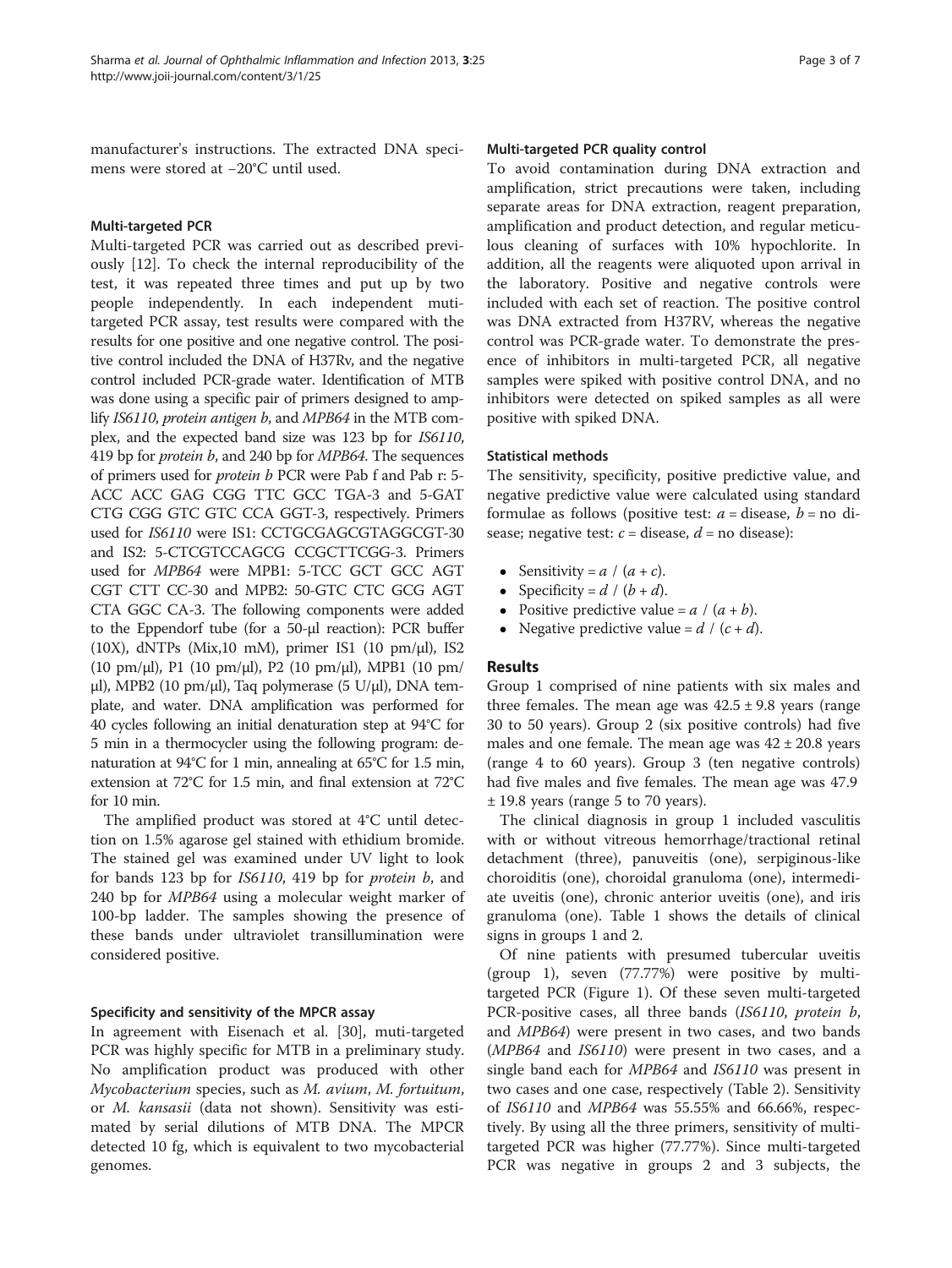| Patient<br>no. | Group 1                             |                                                                                                                         | Group 2                                    |                                                                     |  |
|----------------|-------------------------------------|-------------------------------------------------------------------------------------------------------------------------|--------------------------------------------|---------------------------------------------------------------------|--|
|                | <b>Diagnosis</b>                    | Clinical signs                                                                                                          | <b>Diagnosis</b>                           | <b>Clinical signs</b>                                               |  |
|                | RE serpiginous-<br>like choroiditis | Serpiginous-like choroiditis                                                                                            | RE phacoantigenic<br>uveitis               | AC cells $++$ , flare $++$ , retained<br>lens cortical matter       |  |
| 2              | LE choroidal<br>granuloma           | AC cells +, vitreous cells ++, choroidal granuloma                                                                      | RE postoperative<br>endophthalmitis        | Hypopyon, fibrin, vitreous<br>exudates                              |  |
| $\overline{3}$ | BE retinal<br>vasculitis            | RE vitreous cells ++, rhegmatogenous RD; LE vitreous hemorrhage                                                         | BE intermediate<br>uveitis                 | Vitreous cells $++$ , snowballs $+$<br>$+$ , CME $++$               |  |
| 4              | RE iris<br>granuloma                | Iris granuloma, AC cells $++$ , flare $+$                                                                               | RE endogenous<br>endophthalmitis           | AC cells $++$ , flare $+$ , vitreous<br>cells $+++$ , exudates $++$ |  |
| 5              | LE retinal<br>vasculitis            | Retinal vasculitis, vitreous hemorrhage, tractional RD                                                                  | RE toxoplasmic<br><i>retinochoroiditis</i> | Vitreous cells ++,<br>retinochoroiditis                             |  |
| 6              | BE chronic<br>anterior uveitis      | Cells ++, flare ++, complicated cataract, seclusiopupillae                                                              | LE posttraumatic<br>endophthalmitis        | Hypopyon, flare $+++$ ,<br>cataract, vitreous exudates ++           |  |
| 7              | RE intermediate<br>uveitis          | Vitreous cells +++, snowballs                                                                                           |                                            |                                                                     |  |
| 8              | BE panuveitis                       | RE AC cells ++, flare ++, seclusiopupillae, rhegmatogenous RD; LE<br>AC cells +, vitreous cells ++, snowballs ++, CME + | Ĭ.                                         |                                                                     |  |
| 9              | BE retinal<br>vasculitis            | Vitreous cells +++, vasculitis                                                                                          |                                            |                                                                     |  |

<span id="page-3-0"></span>Table 1 Clinical ocular details of patients in groups 1 and 2 who underwent multi-targeted PCR analysis

RE, right eye; LE, left eye; BE, both eyes; AC, anterior chamber; RD, retinal detachment; CME, cystoid macular edema.

specificity was 100%. Overall sensitivity of multi-targeted PCR, MPB64, IS6110, and protein b PCR were 77.77%, 66.66%, 55.55%, and 22.22%, respectively (Table [3](#page-4-0)). Multi-targeted PCR had a positive predictive value of 100% and a negative predictive value of 88.88%.

The median follow-up of seven patients with a positive multi-targeted PCR in group 1 was 18 months (range 1.5 to 28 months). All patients were started on ATT with corticosteroids (oral/topical). Six of these patients were quiescent at the final visit. One developed recurrence of anterior segment inflammation (cell 2+, flare 2+) during follow-up. Of the other two cases that were negative by



multi-targeted PCR, one (patient no. 8) presented with right eye retinal vasculitis with rhegmatogenous retinal detachment and left eye intermediate uveitis. The TST was positive. The patient underwent pars plana vitrectomy with silicon oil tamponade in the right eye and received ATT with oral corticosteroids. The left eye showed persistent inflammation despite treatment at 19 months of follow-up. The other case (patient no. 9) presented with diffuse retinal vasculitis in the right eye and had a positive TST but did not respond to oral corticosteroids and ATT. The patient developed discrete hypopigmented lesions in the fundus that were below the retinal pigment epithelium as revealed by spectral domain optical coherence tomography. Following a negative vitreous biopsy report and other relevant investigations, the patient underwent a repeat vitreous surgery for obtaining retinal and subretinal biopsy that revealed an intraocular B-cell lymphoma.

#### **Discussion**

The clinical diagnosis of presumed tubercular uveitis is challenging due to protean manifestations, especially in an endemic country and BCG-vaccinated population. The chronic, recurrent nature of the disease demands an early and accurate diagnosis since a highly effective ATT is available for treating these patients. The NAAT have emerged as important tools for a rapid and an accurate diagnosis of TB. A meta-analysis of NAAT used in the diagnosis of TB concluded that commercial tests yielded results with high specificity but low sensitivity especially in smear-negative cases, while heterogeneity and low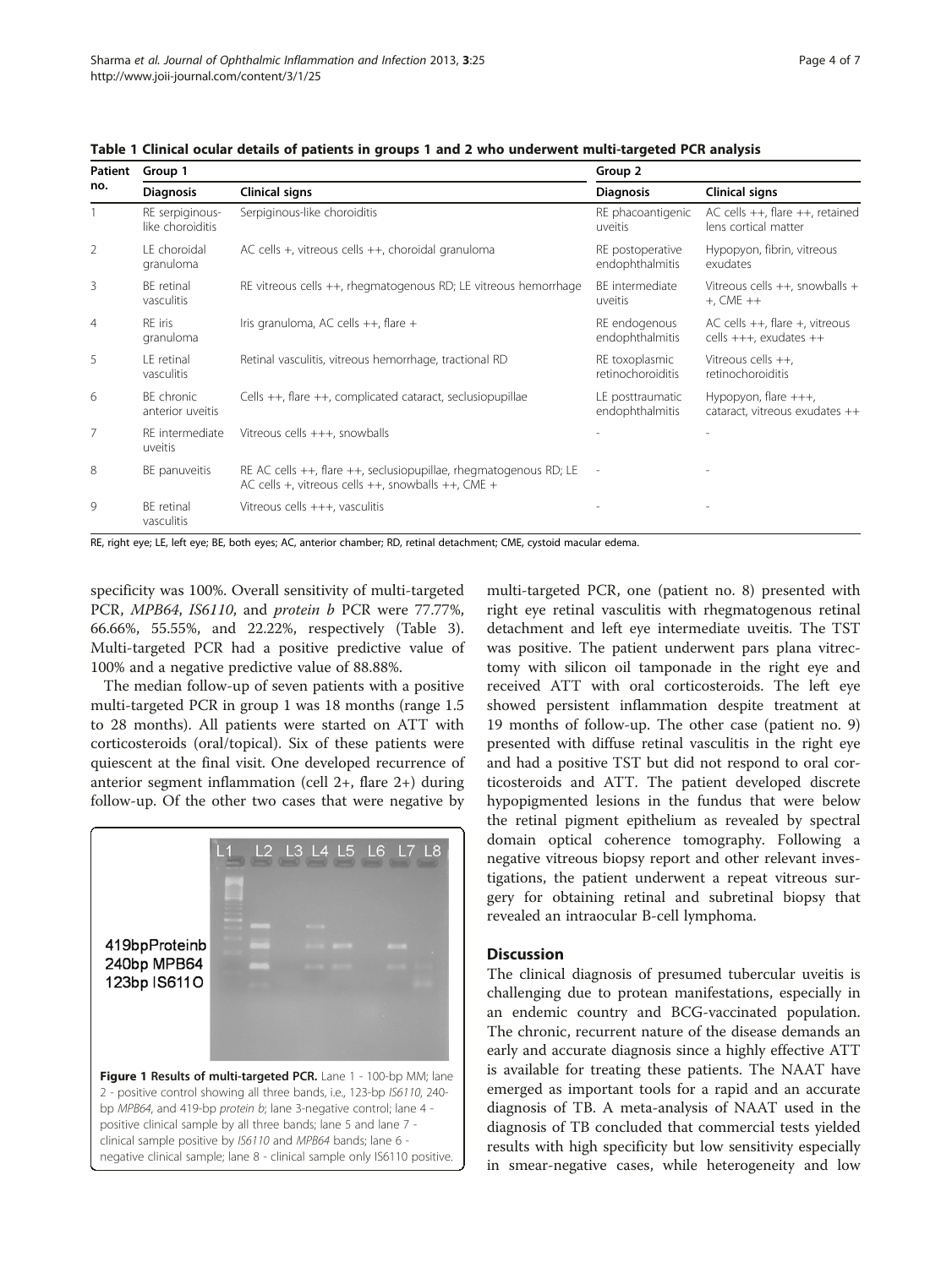| seven of nine cases of presumed tubercular uveitis |                   |  |  |  |  |  |
|----------------------------------------------------|-------------------|--|--|--|--|--|
| Specific genome results (group 1)                  | Number of samples |  |  |  |  |  |
| IS6110 positive alone                              |                   |  |  |  |  |  |
| MPB64 positive alone                               |                   |  |  |  |  |  |
| Both MPB64 and IS6110 positive                     |                   |  |  |  |  |  |
| All three positive (MPB64, IS6110, and protein b)  |                   |  |  |  |  |  |

<span id="page-4-0"></span>Table 2 Detailed genome results of positive MPCR in seven of nine cases of presumed tubercular uveitis

diagnostic accuracy were a concern with in-house PCR tests [\[14](#page-6-0)].

For the diagnosis of MTB, a large number of different sequences of the *Mycobacterium* genome have been targeted [[15-17](#page-6-0)]. Most of the NAAT-based diagnostic methods have used a single target (e.g., IS6110) for the amplification and detection of tuberculosis [[18](#page-6-0)]. Since IS6110 is absent in 10% to 40% of MTB isolates especially in geographically endemic areas like India, the likelihood of false-negative tests is increased [[10,11,18\]](#page-6-0). A low sensitivity (37.7%) has been reported with PCR in ocular samples from presumed tubercular uveitis patients [\[6](#page-6-0)]. An alternative approach is to use multitargeted PCR, in which several target genes are amplified simultaneously. This improves the sensitivity, specificity, and rapidity of diagnosis, as seen in pulmonary [[19](#page-6-0),[20](#page-6-0)] and extrapulmonary TB [\[12,13,21\]](#page-6-0). In the present study, though small, the sensitivity of multi-targeted PCR was 77.7%. We have developed and validated multi-targeted PCR (MPCR) using three different targets, i.e., IS6110, MPB64, and protein antigen b (Pab). To check the internal reproducibility of the test, it was repeated three times and put up by two people independently.

In the present study, we evaluated MPCR using three different targets, i.e., IS6110, MPB64, and Pab specific for MTB. IS6110 was chosen because of multiple copy numbers of IS6110 (6 to 24) in the MTB genome, making it an attractive target for PCR amplification [\[5\]](#page-6-0). MBP64 and protein b primers had shown good sensitivity for detection of MTB in our previous experience for the diagnosis of TBM patients [\[12](#page-6-0)].

For the diagnosis of tubercular uveitis, most of the previous studies had used only IS6110. The sensitivity of PCR is reported between 37% and 58.82% [\[6,7](#page-6-0)]. In the present study, sensitivity of IS6110 was 55.55%, which is comparable to that of previously reported studies [\[6,7](#page-6-0)]. The sensitivity of MPB64 was 66.66%, and the specificity was 100%. An important finding was the presence of two cases, which were only MPB64 positive but IS6110 negative. In the absence of MPB64 primers, these cases would have tested negative for MTB. Similarly, one case that was only IS6110 positive would have tested MTB negative by using only MPB64 primers. MPB64 as a target for diagnosis of tubercular uveitis has been evaluated in 23 patients suspected of Eales' disease and 27 control group subjects by Madhavan et al. and had shown a sensitivity of 47.8% and a specificity of 88.8% [[22\]](#page-6-0). The authors mentioned that MPB64 is 10,000 times more sensitive than IS6110 for the diagnosis of tubercular uveitis.

*Protein b* PCR was positive in two out of nine patients in group 1. Protein b is a 38-kDa protein which is specific for MTB complex. This genome has not been evaluated for diagnosis of tubercular uveitis previously. It did not enhance the sensitivity of MPCR in the present study but had a good specificity for diagnosis of TBM in a previous study [[23](#page-6-0)] and needs to be evaluated in a larger number of patients in future prospective studies for diagnosis of tubercular uveitis.

Multiple gene amplification studies for the diagnosis of tubercular uveitis have not been reported, although a few studies have evaluated multiple targets as separate uniplex PCRs in other extrapulmonary conditions. These have not been studied as multi-targeted PCR and had reported increase in sensitivity by using two targets together [[24](#page-6-0)]. This multi-targeted PCR was validated in culture-positive sputum samples in another laboratory (unpublished data). In our previous report of patients

| <b>Test</b> | <b>Test</b><br>results | Group 1<br>$(n = 9)$ | Groups 2 and 3<br>$(n = 16)$ | Sensitivity<br>(%) | Specificity<br>(% ) | <b>PPV</b><br>(%) | <b>NPV</b><br>(%) |
|-------------|------------------------|----------------------|------------------------------|--------------------|---------------------|-------------------|-------------------|
|             |                        |                      |                              |                    |                     |                   |                   |
| <b>MPCR</b> | Positive               |                      | $\sim$                       |                    |                     |                   |                   |
|             | Negative               | 2                    | 16                           | 77.77              | 100                 | 100               | 88.88             |
| MPB64       | Positive               | 6                    | $\sim$                       |                    |                     |                   |                   |
|             | Negative               | 3                    | 16                           | 66.66              | 100                 | 100               | 84.21             |
| IS6110      | Positive               | 5                    | $\sim$                       |                    |                     |                   |                   |
|             | Negative               | $\overline{4}$       | 16                           | 55.55              | 100                 | 100               | 80.00             |
| Protein b   | Positive               | $\overline{2}$       | $\sim$                       |                    |                     |                   |                   |
|             | Negative               |                      | 16                           | 22.22              | 100                 | 100               | 69.56             |

Table 3 Sensitivity and specificity of MPCR in presumed tubercular uveitis patients and disease and normal controls

PPV, positive predictive value; NPV, negative predictive value.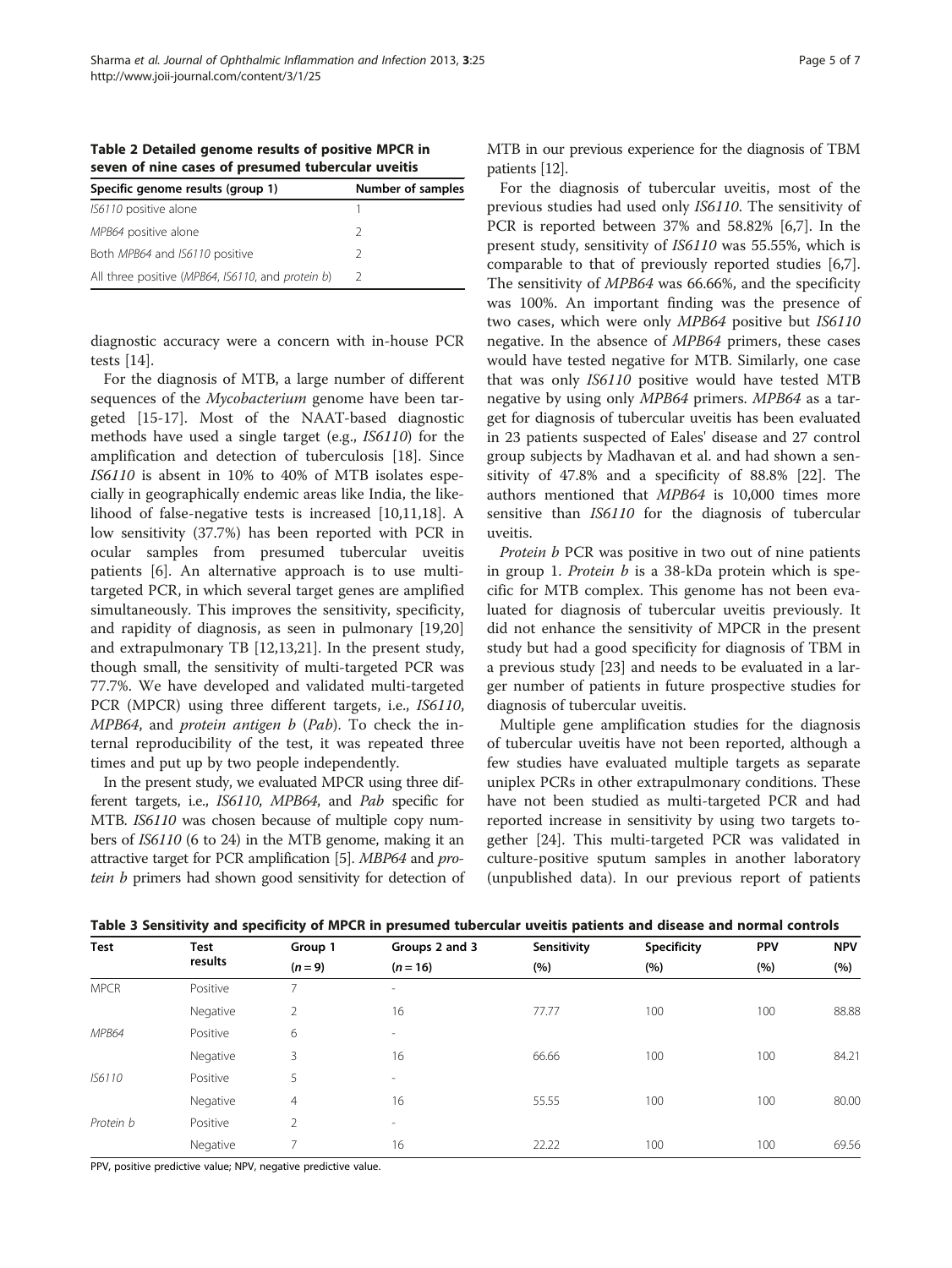with TBM who underwent multi-targeted PCR analysis, the sensitivity of multi-targeted PCR was 94.4% in confirmed cases of TBM and 84.4% in suspected cases of TBM, and the specificity was 100% [\[12\]](#page-6-0). In the present study, sensitivity and specificity of multi-targeted PCR for diagnosis of presumed tubercular uveitis were 77.7% and 100%, respectively. Two of group 1 patients had a negative MPCR. A possible reason for a negative result by multi-targeted PCR in patient 8 could be due to a low number of bacteria or poor lysis of bacteria in the ocular fluids. The tough cell wall of bacteria also can make the isolation of DNA difficult [[25\]](#page-6-0). It could also be affected by the presence of inhibitors in the samples [[26\]](#page-6-0). However, since patient no. 8 showed a poor response to ATT and oral corticosteroids, a nontubercular etiology or drug resistance cannot be ruled out. Patient no. 9 with a negative MPCR had primary intraocular B-cell lymphoma that was diagnosed from a subretinal biopsy following a poor response to ATT and oral corticosteroids. If we exclude the case of B-cell lymphoma (patient no. 9) from group 1, the sensitivity of multitargeted PCR increases to 90%. To the best of our knowledge, this is the first attempt to describe the use of novel multi-targeted PCR for diagnosing presumed tubercular uveitis.

Presence of TB DNA in the ocular fluid suggests the presence of Mycobacterium infection within the eye but does not differentiate the clinical picture from an immune response to mycobacterial antigens being loaded from the retinal pigment epithelium (RPE) cells, a possible sanctuary for MTB, or from somewhere else in the body. Demonstration of several acid-fast bacteria localized within the necrotic RPE cells in an earlier report by Rao et al. supports the possibility of tubercular uveitis as an immune response to these sequestered bacteria within the RPE cells [\[27\]](#page-6-0). DNA-based PCR cannot differentiate between active and dormant infection. In a latent infection of the eye, a healthy and disease control group patient may also have a positive multi-targeted PCR, but this needs to be studied in a larger number of patients. The advantage of this study is that due to the inherent paucibacilliary nature of the disease, resulting in negligible culture positivity, response to ATT and multi-targeted PCR positivity may be surrogate markers for uveitis of tubercular origin. However, even though a highly effective ATT treatment is available, this treatment is not free of adverse effects and some degree of certainty in the diagnosis of tuberculous uveitis in the form of clinical signs and corroborative laboratory evidence is needed before putting patients on treatment.

We have earlier reported the use of quantitative PCR that allowed a fast detection and quantification of the mycobacterial load in the tested specimens of presumed tubercular uveitis [\[28\]](#page-6-0). However, our study has certain limitations, a small number of patients being the major limitation. The gold standard used in our study for diagnosing tubercular uveitis is a subject of major concern and controversy. In the absence of mycobacterial culture as the gold standard for diagnosing TB infection, the next best alternative for labeling these patients as having presumed tubercular uveitis is a favorable response to ATT in addition to the corroborative laboratory evidence, as used by many studies over the years. Also, our control group 3 has potential flaws. These patients were enrolled for cataract or vitreoretinal surgery. In the absence of any evidence of uveitis (active or inactive), these patients were presumed to be normal, and investigations related to uveitis work-up were not considered necessary in them. The follow-up is limited in our patients. Due to weaknesses in the study design, we are not able to arrive to statistically significant conclusions and are just showing preliminary results that would need further study.

Early diagnosis and prompt treatment of presumed tubercular uveitis is required for better patient outcome. Novel multi-targeted PCR using three primers has shown a high sensitivity and specificity for diagnosing presumed tubercular uveitis.

#### Conclusions

In resource-limited countries that are endemic for tuberculosis, multi-targeted PCR has a high potential to be used as a diagnostic modality. However, more studies with a large sample size are required to corroborate its utility in a rapid and accurate diagnosis of presumed tubercular uveitis.

#### Competing interests

The authors declare that they have no competing interests.

#### Authors' contributions

KS participated in designing the study, carried out the PCR tests, performed the statistical analysis, and wrote the manuscript. VG participated in the patient recruitment and clinical sample collection. RB participated in the patient recruitment, clinical sample collection, patient treatment follow-up, and manuscript writing. AS participated in the study design, clinical diagnosis, statistical analysis, and manuscript writing. MS participated in carrying out the microbiological investigations. AG participated in the overall designing of the study, patient recruitment, clinical sample collection, clinical diagnosis, treatment and follow-up, manuscript writing, and overall supervision of the research project. All authors read and approved the final manuscript.

#### Author details

<sup>1</sup>Department of Medical Microbiology, Post Graduate Institute of Medical Education and Research, Chandigarh 160012, India. <sup>2</sup>Department of Ophthalmology and Advanced Eye Centre, Post Graduate Institute of Medical Education and Research, Chandigarh 160012, India. <sup>3</sup>Department of Internal Medicine, Post Graduate Institute of Medical Education and Research, Chandigarh 160012, India.

Received: 26 November 2012 Accepted: 27 November 2012 Published: 28 January 2013